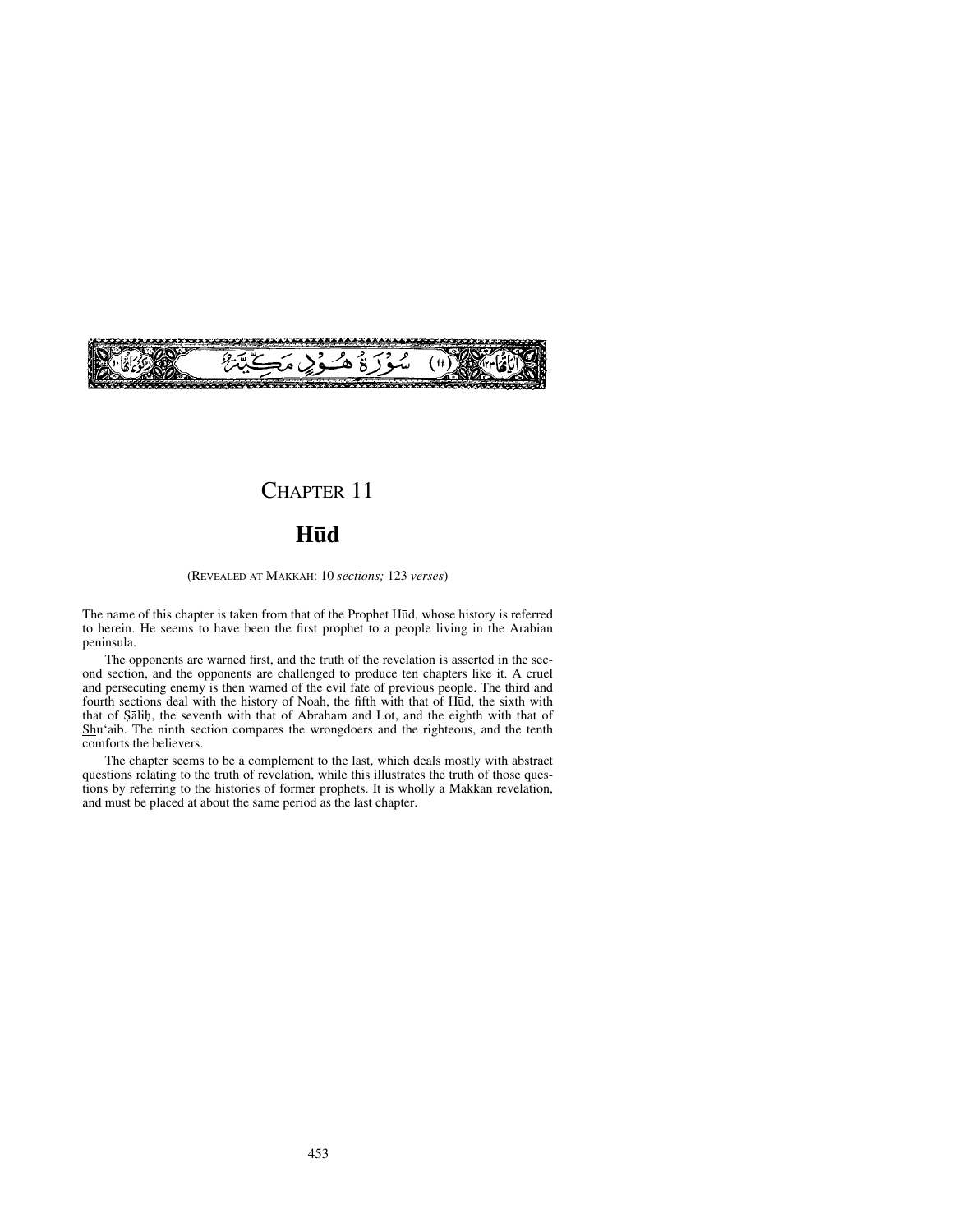## SECTION 1: **A Warning**

In the name of Allåh, the Beneficent, the Merciful.

**1** I, Allåh, am the Seer. A Book, whose verses are characterized by wisdom, then they are made plain, from One Wise, Aware:

**2** That you should serve none but Allåh. Surely I am to you from Him a warner and a giver of good news.

**3** And ask forgiveness of your Lord, then turn to Him. He will provide you with a goodly provision to an appointed term, and will bestow His grace on every one endowed with grace.*<sup>a</sup>* And if you turn away, I fear for you the chastisement of a great day.

**4** To Allåh is your return, and He is Possessor of power over all things.

**5** Now surely they cover up their breasts*<sup>a</sup>* to conceal (their enmity) from Him. Now surely, when they put their garments as a covering,*<sup>b</sup>* He knows what they hide and what they make public. Surely He is Knower of what is in the breasts.

بِسُّـهِ اللهِ الزَّحْمٰنِ الـرَّحِـبُوِ0 الراتف كتبُّ أَخْبَكْمَتْ النُّهُ ثُمَّ فُصَّلَتْ مِنْ لَّكَانُ حَڪِيْمِ خَبِيْرِ نَّ أَلاَّ تَعَبُّدُوۡٓاللَّهَ اللَّهَ ۚ إِلَيۡهِ ۚ لَكُمۡ مِّنۡهُ نَبْابُرٌ وَبَشْبِدٌهُمْ وَّ أَنِ اسْتَغْفِدْ وَإِيَ آَيُكُمْ نَيْمٌ نُوْبُوَّاإِلَيْهِ يْمَتِّعْكُمْ مِّتَاعًا حَسَنًا إِلَى آجَلِ مُّسَمًّى وِّ يُؤْتِ كُلَّ ذِي فَضْلِ فَضْلَهُ ۚ وَ إِنْ تَوَلَّوْا فَإِنَّيَّ أَخَافُ عَلَيْكُمْ عَذَابَ يَوْمِ كَبِيْنِ إِلَى اللَّهِ مَرْجِعُكُمْ ۚ وَهُوَ عَلَى كُلِّ شَيْءٍ قَدِينُوْنَ أَلَلْ اتَّقُومُ بَذَفْعَنَ صُدْدُوطُورُ لِيَبَدِّ مِنْهُ ۖ أَلَا حِينَ يَسْتَغَشُّوْنَ تِبَابَهُمُ ۚ

يَعْلَمُ مَا يُسِدُّونَ وَ مَا يُعْلِنُونَ إِنَّهُ عَلِيْمٌ بِنَاتِ الصَّدُورِ @

<sup>3</sup>*a. One endowed with grace* signifies one on whom Allåh bestows His grace. The *dhi fadl* here is the possessor of spiritual blessings in addition to the material benefits spoken of in the preceding words.

<sup>5</sup>*a. Thanå ©adra-h∂* (lit., *he folded his breast* or *bosom*) means *he concealed enmity in his breast* or *bosom* (LL). This meaning is made clear in the words that follow.

<sup>5</sup>*b. He covered himself with his garment, in order that he might not see nor hear* (LL). According to R, the meaning is that *they make their garments a covering over their ears, and this signifies their holding back from lending an ear*, or *it is an allusion to their running away*.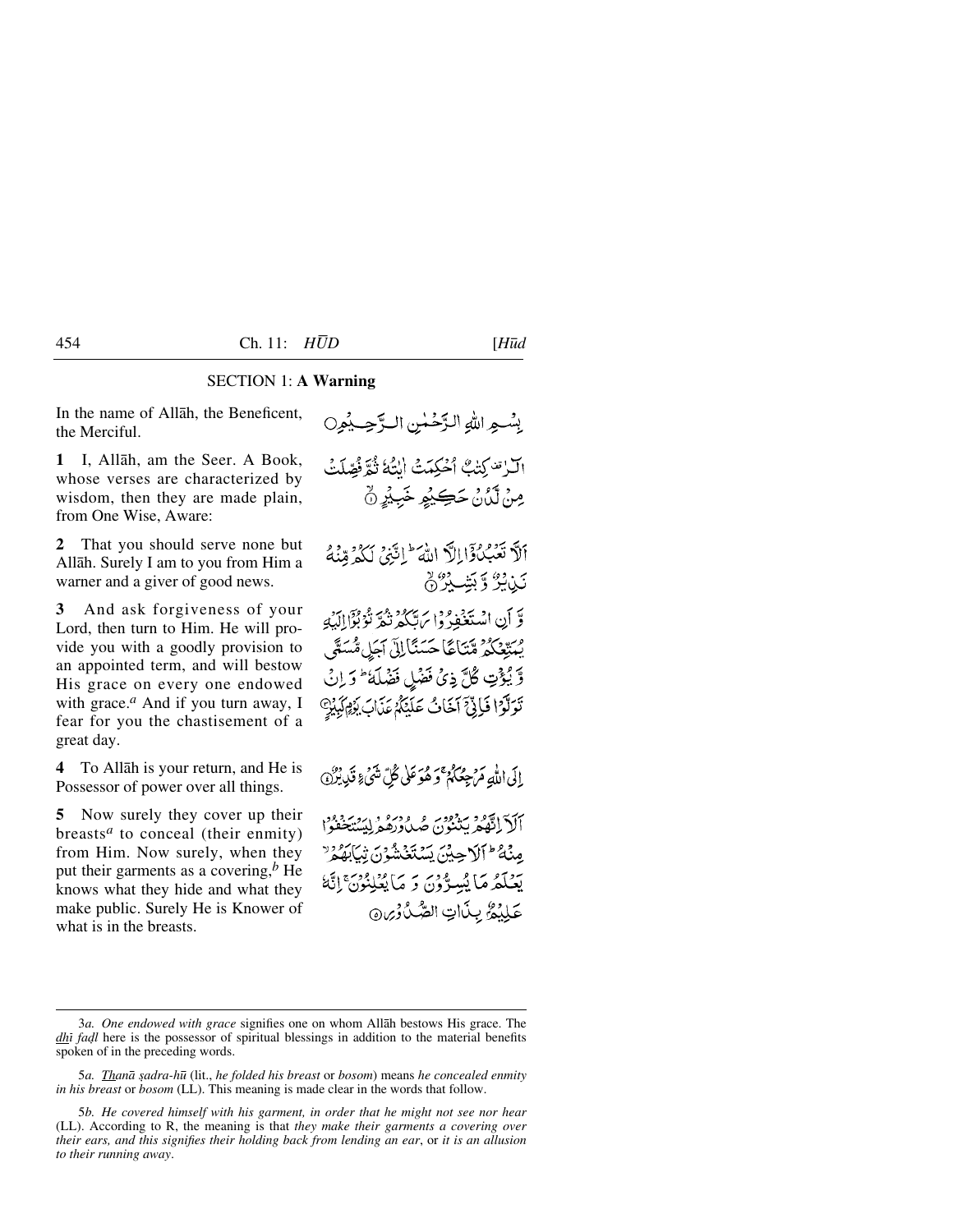# **Part 12**

**6** And there is no animal in the earth but on Allåh is the sustenance of it, and He knows its resting-place and its depository. All is in a clear record.

**7** And He it is Who created the heavens and the earth in six periods; and His Throne of Power is ever on water*<sup>a</sup>* that He might manifest (the good qualities in) you, whoever of you is best in deeds.*<sup>b</sup>* And if thou sayest, You shall surely be raised up after death, those who disbelieve say: This is nothing but clear deceit.*<sup>c</sup>*

**8** And if We delay for them the chastisement for a stated period,*<sup>a</sup>* they will certainly say: What prevents it? Now surely on the day when it will come to them, it will not be وَمَامِنْ دَابَيَّةٍ فِي الْأَرْضِ إِلَّا عَلَى اللَّهِ ريزة عن سريحوم ويجيزين به وديه برسية گُلُّ فِيْ ڪِتٰبِ مُّبِي<u>ْنِ</u>۞

وَهُوَالَّذِينَ خَلَقَ السَّمْوٰتِ وَالْأَمْرَضَ فِيٍّ سِتَّةِ أَتَّامِر وَّڪَانَ عَزْشُهُ عَلَى الْمَاءِ لِيَبْلُوَكُمُ اَيَّكُمُ اَحْسَنُ عَمَلاً وَلَيِنْ قُلْتَ اِنَّكُمُ مَّبْعَوْنَوْنَ مِنَّ بَعْلِ الْمَوْتِ لِيَقُوْلَنَّ الَّذِيْنَ كَفَرْدَ إِلَيْ هٰذَآ إِلَّا بِسِحْرٌ مُثْبِيْنٌ ۞

وَلَيِنْ اَخَّذْنَا عَنْصُعُ الْعَذَابَ إِلَّىٰ أَمَّتَـٰذٍ مَّعْدُوْدَةِ لَّيَقُوْلُنَّ مَايَحْبِسُهُ ۚ أَلَا يَوْمَرُ بِٱتِيْهِ جِرْلَيْسَ مَصَرْدَ فَأَعَنْهُمْ وَجَاقَ

7*b.* The two words *balå-hu* and *ibtalå-hu* are synonymous and mean originally *the manifestation of good qualities* and *mean qualities* (T). The object of the creation of man and all that has been brought into existence is that the great qualities with which man is endowed should be manifested. But that manifestation, we are told in the words that follow, takes place, not in this life, but in the life after death. This truth is expressed in the words, *if thou sayest, You shall surely be raised up after death*. For the use of the words, *balå* and *ibtalå*, in the sense of the manifestation of the great and good qualities with which man is endowed, see 8:17*b*.

<sup>7</sup>*a.* The meaning of *'arsh* ("Throne of Power") has been explained in 7:54*b*. For *kåna*, see 2:213*a*. What is the relation between *water* and the *manifestation of the Power* of God, for which the *'arsh* stands? This is explained by the Qur'ån itself: "And We made from water everything living" (21:30). Man is the highest developed form of life, and life is due to water. The great power of God which is manifested in the creation of man is thus connected with water. And as physical life grows out of water, so spiritual life grows out of revelation, which is so often compared with rain or water. God's great power has thus been made manifest through water, and hence with the creation of the heavens and the earth is mentioned the fact that God's Throne of Power is ever on the waters. The words that follow make it clearer still; see the next note.

<sup>7</sup>*c.* The word *siƒr* is used here clearly in the sense of *deceit* or *falsehood;* see 2:102*e*.

<sup>8</sup>*a.* The stated period of time is thus referred to in 8:33: "And Allåh would not chastise them while thou wast among them".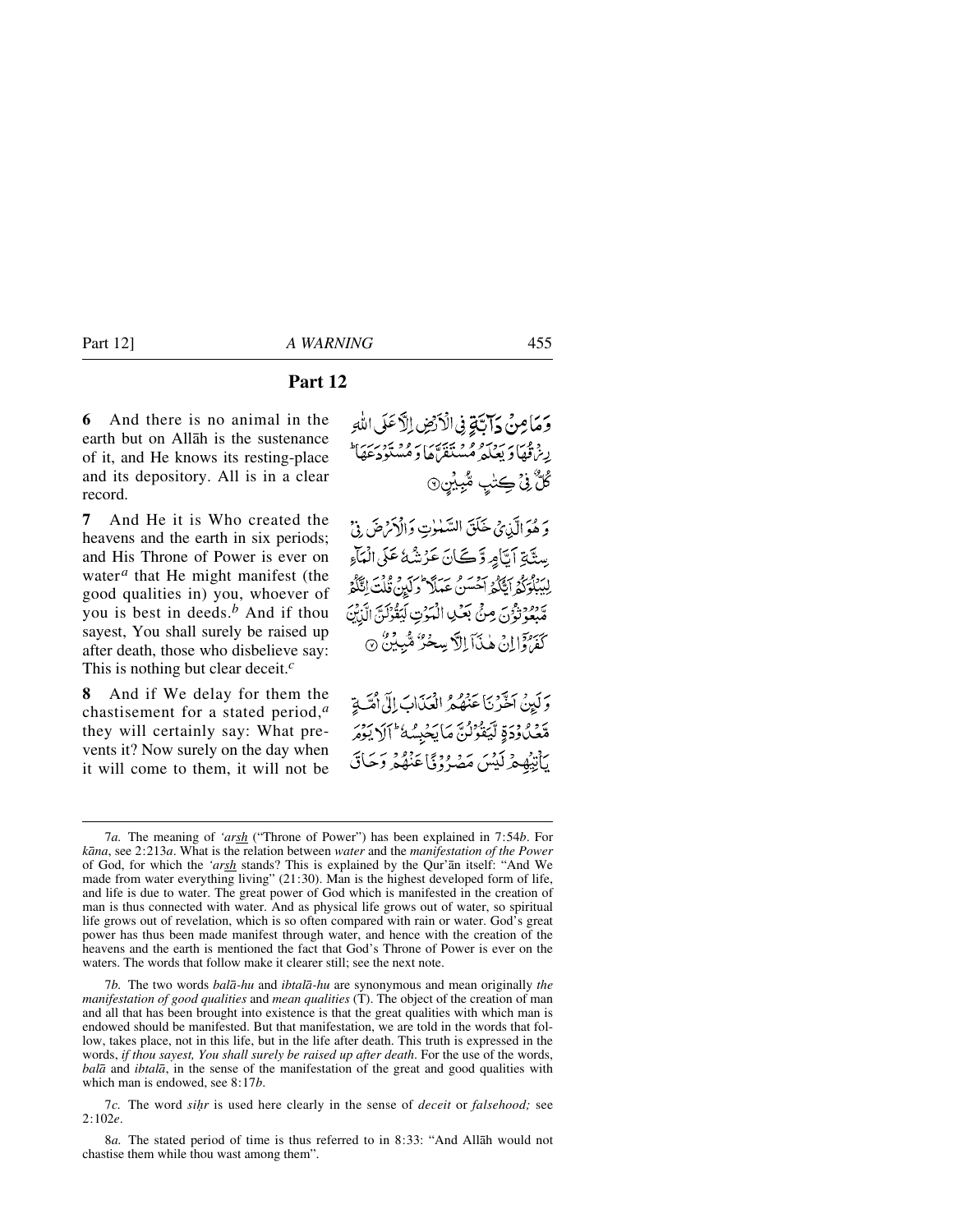averted from them, and that which they scoffed at will beset them.

#### SECTION 2: **Truth of Revelation**

**9** And if We make man taste mercy from Us, then withdraw it from him, he is surely despairing, ungrateful.

**10** And if We make him taste a favour after distress has afflicted him, he says: The evils are gone away from me. Certainly he is exultant, boastful,

**11** Except those who are patient and do good. For them is forgiveness and a great reward.

**12** Then, may it be that thou wilt give up part of what is revealed to thee and thy breast will be straitened by it, because they say: Why has not a treasure been sent down for him or an angel come with him? *<sup>a</sup>* Thou art only a warner. And Allåh is in charge of all things.

**13** Or, say they: He has forged it. Say: Then bring ten forged chapters like it, and call upon whom you can besides Allåh, if you are truthful.*<sup>a</sup>*

وَلَيْنُ أَذَقْنَا الْإِنشَانَ مِنَّا يَهْتَمَا يَحْدَثَوْنَهُمْ بْبِرْ نِهَا مِنْهُ ۚ إِنَّ لَيُؤْسُ كَفَوْرٌ ۞ وَلَبِنۡ أَذَقَٰنَٰهُ بِعِمَاءَ بِعَيۡاَ مُتَرَاءَ مَسَّنَٰهُ لْيَقُوْلَنَّ ذَهَبَ السَّيِّأْتُ عَنِّيُّ إِنَّهُ لَفَرِحَ نَحْوُرُ ﴾

بِهِمۡ مَّاڪَﺎنُوۡٳ بِهٖ يَسۡتَهُـٰٓ; وُنَ ۞

الآدالكْدِيْنَ صَبَرُ دْادْعَىلْدا الصّْلِحْيّْ ط وباكَ لَهُمْ مَّعْفِرَةٌ وَّ اَجْرٌ كَبِيْرٌ ۞ فَلَعَلَّكَ تَأْرَاكُ بَعْضَ مَا يُؤْمَى إِلَيْكَ دَ ضَآيِقٌ بِهِ صَدْرَاءَ آنَ يَقْوُلُوْا لَوْ كَأَ أَنْزِلَ عَلَيْهِ كَنْذَبَّ أَوْ جَأْءَ مَعَهُ مَلَاًّ لِنَّعَآ بِنِيَ بَنِ بِيُرٌ وَاللَّهُ عَلَى كُلِّ شَيْءٍ وَّكِيْنٌ ثَلَّ

أمْرِيقُولُونَ إِنْ تَبْرَى لِمَطْنَةً لِ فَأَنْتُوْا بِعَيْشَرِ سُوَبِي قِتْلِهِ مُفْتَرَيٰتٍ وَّادْعُوْا مَنِ اسْتَطَعۡتُمۡ مِّنۡ دُوۡنِ اللَّهِ إِنۡ كُنۡتُمۡ ۖ ضيوتي*ن*@

<sup>12</sup>*a.* This passage does not signify that the Prophet intended to give up any part of the revelation; on the other hand, it is a strong statement indicating that he could not do it. It is a peculiar use of the word *la'alla*. Rz says: "You say of a person when you intend to show his remoteness from a thing: Maybe (Ar., *la'alla-ka*) you have power to do such a thing".

<sup>13</sup>*a.* This challenge is contained in four different chapters of the Holy Qur'ån. Firstly in 17:88: "Say: If men and jinn should combine together to bring the like of this Qur'ån, they could not bring the like of it, though some of them were aiders of others". This is the earliest in point of revelation. Then in the verse under discussion, the demand is reduced to ten chapers. Lastly in 10:38 and 2:23 they are challenged to produce a single chapter like the Qur'ån. Another point worth noting is that, while in some places men and jinn are challenged, in others the word *shuhadå',* which means their *great* or *learned men*, is substituted for *jinn*, thus showing that *jinn* in such places means only *their great men*; see 2:23*a* for full explanation.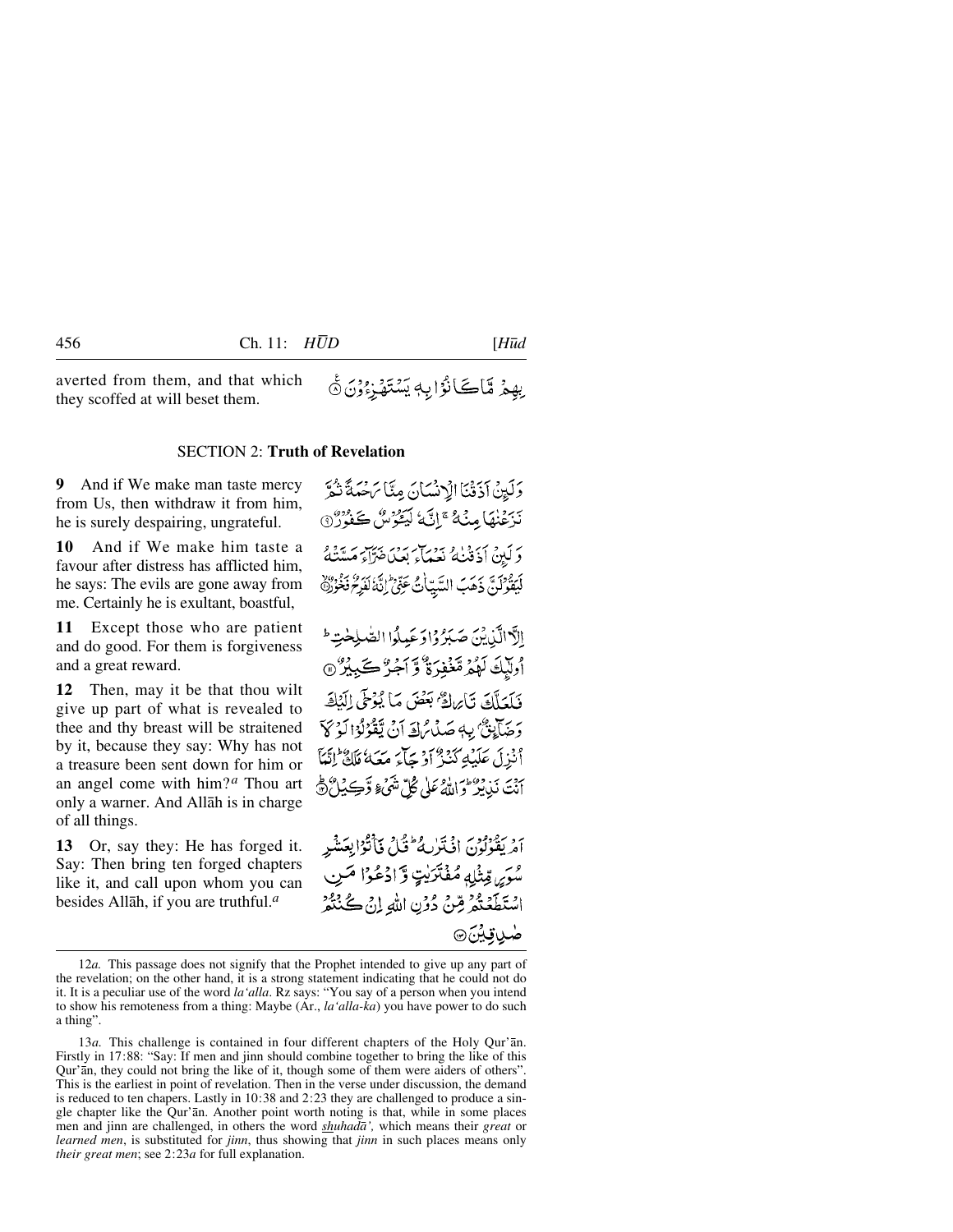**14** But if they answer you not, then know that it is revealed by Allåh's knowledge, and that there is no God but He. Will you then submit?*<sup>a</sup>*

**15** Whoever desires this world's life and its finery — We repay them their deeds therein, and they are not made to suffer loss in it.

**16** These are they for whom there is nothing but Fire in the Hereafter. And what they work therein is fruitless and their deeds are vain.*<sup>a</sup>*

**17** Is he then (like these) who has with him clear proof from his Lord, and a witness from Him recites it, and before it (is) the Book of Moses, a guide and a mercy? These believe in it. And whoever of the parties disbelieves in it, the Fire is his promised place. So be not in doubt about it. Surely it is the truth from thy Lord, but most men believe not.*<sup>a</sup>*

**18** And who is more unjust than he who forges a lie against Allåh? These will be brought before their Lord, and the witnesses will say: These are

فَالَّهُ يَسْتَجِيبُوْا لَكُمْ فَاعْلَمُوْااتَنَاأَنْزِلَ بِعِيلُهِ اللَّهِ وَآنُ كَآلِكَ إِلَّا هُوَّتَفَالُ آنْتُمُّ مِّسْلِبُرُنَ@ مَنْ كَانَ يُرِيِّدُ الْحَيْوةَ الدُّنْمَادَ رِبِيِّهَا نُوَفِّ إِلَيْهِمْ آَعَهَالَهُمْ فِيهُهَا وَ هُءُ فِينَهَا لَا يُنْغَسُونَ ۞ أُولِّيكَ الَّذِينَ لَيْسَ لَهُمْ فِي الْأَخِرَةِ إِلَّاالِّيَّامُ دَّجِيطَ مَا صَنْعُوْا فِيهُمَا وَبْطِلٌ مَّاڪَانُوْا يَعْمَلُوْنَ ۞ آفَمَدْنِ كَانَ عَلَىٰ بَكِيْنَةٍ قِمْنُ تَرَبِّ وَ يَتْلَوْهُ شَاهِيٌّ مِّنْهُ وَصِنْ قَبْلِهِ كِتْبٌ مُوْتَنِي إِمَامَاً وَ سَهْتُمَةً ۖ أُولَيْكَ يُؤْمِنُونَ بِهِ وَمَنْ يَكُفْرُ بِهِ مِنَ الْأَحْذَابِ فَالنَّائِرِ مَوْعِدُةٌ فَلَا تَكُ فِيْ مِرْيَةٍ يِّنْهُ ۚ إِنَّهُ الْحَقُّ مِنۡ تَرَبَّكَ وَ لَٰكِنَّ آڪُٽَرَ الٽَاسِ لَا يُؤْمِنُوۡنَ ۞ دَ مَنْ أَظُلَّهُ مِيَّينِ افْتَلَاي عَلَى اللهِ كَّذِبَّا الْوَلَّيْكَ يُعْرَضُونَ عَلَى تَرَبِّعِهُ

<sup>14</sup>*a.* The disbelievers are addressed here, the meaning being that, if the false gods or the leaders do not answer their devotees when they call on them to assist them in producing a like of the Qur'ån, then at least no doubt should be left in their minds that the Qur'ån is not the work of the Prophet, but a revelation from the Divine Being.

<sup>16</sup>*a.* That is, their works and other deeds will not result in any good to them.

<sup>17</sup>*a.* The several statements made in this verse require to be explained. *He who has with him clear proof from His Lord* applies to every believer in the truth of the Holy Qur'an; the words *these believe* in it, occuring further on, make this clear. The *witness from Allåh,* who recites it, is the Holy Prophet, who is called a witness elsewhere, as being an exemplar for the believers. Besides being a clear proof in itself, the Holy Qur'ån has a further evidence of its truth in the book of Moses, which is, therefore, called a guide and a mercy, because it contains clear prophecies of the truth of the Prophet. The meaning of the whole passage is: He who, being a believer in the truth of the Holy Qur'ån, has clear proof from his Lord, and who has an exemplar for him in the person of the Holy Prophet, and has additional testimony of his truth in the book of Moses, is not like him who loves this world and cares not for the Truth? The latter statement, being included in the previous verses, is omitted here.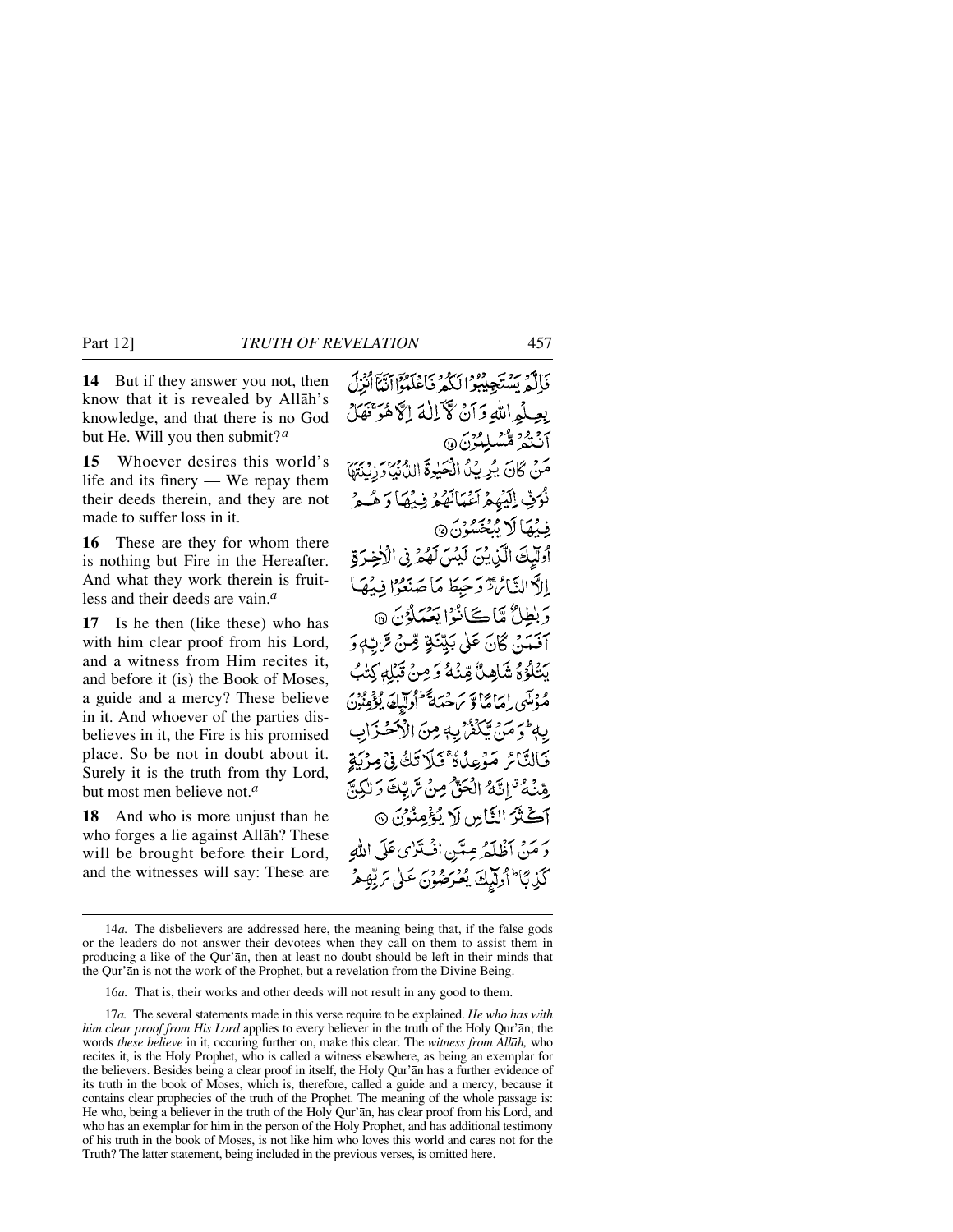they who lied against their Lord. Now surely the curse of Allåh is on the wrongdoers,*<sup>a</sup>*

**19** Who hinder (men) from the path of Allåh and desire to make it crooked. And they are disbelievers in the Hereafter.

**20** These will not escape in the earth,*<sup>a</sup>* nor have they guardians besides Allåh. The chastisement will be doubled for them. They could not bear to hear, and they did not see.*<sup>b</sup>*

**21** These are they who have lost their souls, and that which they forged is gone from them.

**22** Truly in the Hereafter they are the greatest losers.

**23** Surely those who believe and do good and humble themselves before their Lord, these are the owners of the Garden; therein they will abide.

**24** The likeness of the two parties is as the blind and the deaf, and the seer and the hearer. Are they equal in condition? Will you not then mind?

وَيَقُوْلُ الْآَيَنْيُهَادُ هَؤُلاَةِ الَّذِبِيِّنَ كَذَبُوْل عَلَىٰ رَبُّهِمْ ۚ ٱلۡ لَعۡنَهُ ۚ اللَّهِ عَلَى الظُّلِيبُنِّ ﴾ لَّذِينَ يَصُلُّونَ عَنْ سَـٰبِيئِلِ اللَّهِ وَ بَبْغُوْتُهَا عِرَجًا وَهُمْرِيالْأَخِرَةِ هُجُد ڪُفِدُوْنَ ۞ أُولَيْكَ لَمْ يَكْدُنُوْا مُعْجِزِيْنَ فِي الْأَدْوَضِ وَ مَا كَانَ لَهُمْ مِّنْ دُوۡنِ اللَّهِ مِنۡ أَوۡلِيَآَيُرُ يُضْعَفُ لَهُمُ الْعَيْدَابُ كَلَّ كَانُوْا يَبِيِّبَةَ الْحَدُنُ السَّيْمَةَ دَ مَا ڪَانْزُا پُنِصِيرُوْنَ ۞ وَلَيْكَ الَّذِينَ خَسِرُوْاالْفُسْهُمْ وَضَلَّ بِنْ مِنْ مَا كَانُوْا يَغْتَرُوْنَ ۞ لَاجَرَمَ ٱنَّهُمْ فِي الْأَخِيرَةِ ثُمُّ الْآَخِسَرُوْنَ إنَّ الَّذِينَ اٰمَنُوْا دَعَبِيلُوا الصَّلِحْتِ دَ آخَبَنَدُّآٓٓآٳلٰی بَرٰبِّهِعۡ ٌ ٰ اُولَّیۡكَ آصَٰحٰبُّ الْجَنَّةِ عَمْجُ فِيْهَا خِلِدُدُنَ ۞ مَتَلُ الْفَرِيْقَيْنِ كَالْكَهْنِي وَالْأَصَعِّرِ وَ الْبَصِيْرِ وَ السَّعِيْعِ ۖ هَـٰ( بَسَنْتَوِيْن

# SECTION 3: **History of Noah**

**25** And certainly We sent Noah to his people: Surely I am a plain warner to you,

دَلْفَيْدُ آَيْرَسَلْنَا نُوُجَا إِلَى قَوْمِهِ ۖ لَـٰ إِنِّي لَڪُمُ نَـٰزِيكُرُّ مُّٰٓبِيۡنُ ۞

مَتَلَّا اتَبَلَا تَنَاكَّرُونَ ۞

<sup>18</sup>*a.* The witnesses are according to some *the angels*; according to others, *the prophets* — and this is corroborated by 4:41; according to still others *the believers*.

<sup>20</sup>*a.* They would not escape the chastisement, if Allåh intended to punish them in this world. *A'jaza-h∂,* of which *mu'jiz* is the noun form, may also be translated as *he found him without strength* or *ability,* or *he frustrated his power* or *purpose*.

<sup>20</sup>*b.* This only shows their great hatred of the truth. They could not bear even to hear what the Prophet said, and they ran away when he spoke.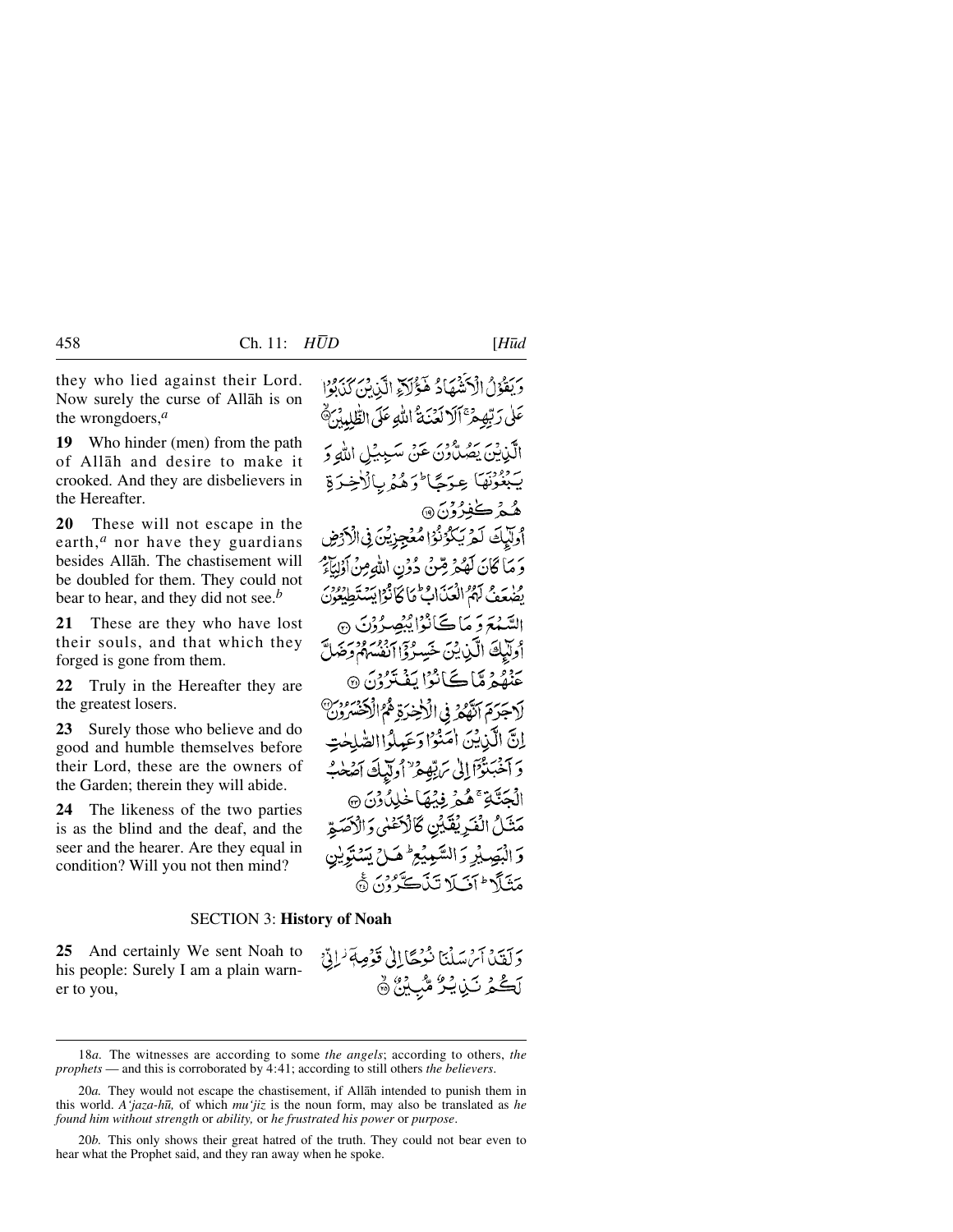**26** To serve none but Allåh. Verily I fear for you the chastisement of a painful day.

**27** But the chiefs of his people who disbelieved said: We see thee not but a mortal like us, and we see not that any follow thee but those who are the meanest of us at first thought. Nor do we see in you any superiority over us; nay, we deem you liars.

**28** He said: O my people, see you if I have with me clear proof from my Lord, and He has granted me mercy from Himself and it has been made obscure to you. Can we compel you to (accept) it while you are averse to it?

**29** And, O my people, I ask you not for wealth (in return) for it. My reward is only with Allåh, and I am not going to drive away those who believe. Surely they will meet their Lord, but I see you a people who are ignorant.

**30** And, O my people, who will help me against Allåh, if I drive them away? Will you not then mind?

**31** And I say not to you that I have the treasures of Allåh; and I know not the unseen; nor do I say that I am an angel. Nor do I say about those whom your eyes scorn that Allåh will not grant them (any) good — Allåh knows best what is in their souls for then indeed I should be of the wrongdoers.

**32** They said: O Noah, indeed thou hast disputed with us and prolonged dispute with us, so bring upon us that which thou threatenest us with, if thou art truthful.

أَنْ لَا تَعْبُدُوْٓاْ اللَّاسَّةُ ۚ إِنَّىٰٓ أَخَاثُ عَلَيْكُمُ عَذَابَ يَؤْمٍ آلِيُهِي

فَقَالَ الْمَلَا الَّذِينَ كَفَرُوْامِنْ تَوْمِهِ مَا نَزِيدَ إِلَّا بَشَرًا قِثْلَنَا دَمَا نَرْبِكَ اتَّنَعَكَ إِلَّا الَّذِيْنَ هُهۡأَرَاذِلۡنَآيَآدِيَاالزَّآئِيَّ وَمَاۤ نَبِايَ لَكُمۡ عَلَيْنَامِنُ فَضْلِ بَلْ نَظْعُكُمْ كَذِيبِيْنَ ۞

قَالَ يٰقَدْمِهِ ارْءِيْهِ إِنْ كُنْتُ عَلَى بَيِّنَةٍ قِنْ تَرَبِّيٌّ وَ الصُّنِيِّ رَحْمَةً قِنْ عِنْدِي دوير و سرورود دروود برود.<br>فعيّيتُ عَلَيْكُمْ أَنْكُرْمُكُمُوهَا دَانْتُمْ **لَهَاڪُ** هُوُنَ۞

دَيْفَوْمِرِلَآ ٱسۡتَلَٰكُمۡ عَلَيۡهِ مَالَٱ َٗانۡ ٱجۡدَى إلَّا عَلَى اللَّهِ دَمَآ أَنَا بِطَابِرِ دِ الَّيْ بِسُنَ امنواط اتھ مُلْقُوْا بِرَبِّهِمْ وَلٰكِنِّيِّ أساسكثر قنومًا تَجْهَلُونَ ۞ وَيُقَوْمِ مَنْ يَنْصُرُنِي مِنَ اللَّهِ إِنْ طَرَدتَّ مُعْزَانَيْلا تَنْدَڪَّرُ وُنَ ۞

وَلَآ أَقُوۡلُ لَكُمۡ عِنۡلِيۡ خَزَآ َ بِنُ اللَّهِ وَلَا آعَلَهُ الْعَبْبَ وَلَا آقُوْلُ إِنِّي مَلَكٌ وَّلَآ ٱقُوۡلُ لِلَّيۡنِ یُنَ تَذۡدَٰرِیۡ ٱعۡیُٰتُکُمۡ ۖ لَنْ يَتَوَنَّبَهُ مِ اللَّهُ خَيْرًا ۖ إِلَّهُ أَعْلَمُ بِهَا فِيَّ أَنْفُسُهِ جَرَّ الِّيِّ إِذَّا لَّيِنَ الطَّٰلِبِيْنَ ۞

قَالُوْا يُنُوْمُ قَلْ جِلَالَتَنَا فَأَكُثْرُتَ جِيَالَنَا فَأَتِنَا بِمَا تَعِيْدَانَآ إِنْ كُنْتَ صِنَ الصَّبِ قِيْنَ @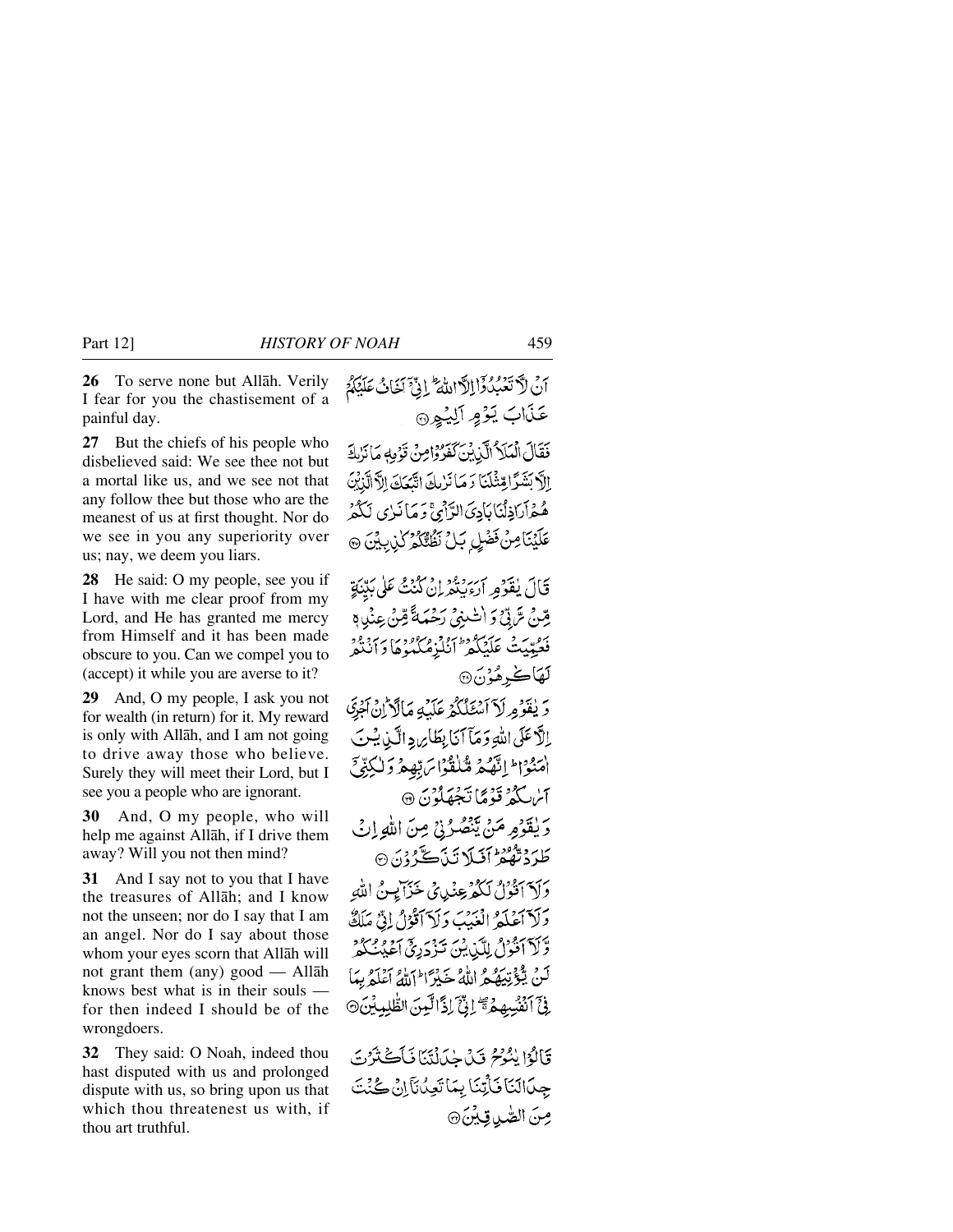**33** He said: Only Allåh will bring it on you, if He please, and you will not escape:

**34** And my advice will not profit you, if I intend to give you good advice, if Allåh intends to destroy you. He is your Lord; and to Him you will be brought back.

**35** Or say they: He has forged it? Say: If I have forged it, on me is my guilt; and I am free of that of which you are guilty.*<sup>a</sup>*

قَالَ إِنَّمَا يَأْتِيَكُمْ بِهِ اللَّهُ إِنْ شَآءَ وَمَآ آنْتُمُّ بِمُغْجِزِيْنَ @

بر بر بردیده د همه چ آن آبرد به برد بردید<br>و لا ینفغگیر نصبی آن آبرد به آن آنصَعَ لَكُفْرِانٌ كَانَ اللَّهُ يُرِيْبُكُ أَنْ يَتَّنُونَكُمْ هُوَ بر مهوده برازند شرجعون ک

برد سودوس 15 كار وطويل ان افتريته فعليّ<br>امريقولۇن افترىيە فىل ان افتريته فعليّ إِجْرَامِي وَ أَنَا بَرِيٌّ ۚ قِدِيمَانُكُجُرِمُوْنَ ۞

## SECTION 4: **History of Noah**

**36** And it was revealed to Noah: None of thy people will believe except those who have already believed, so grieve not at what they do:

**37** And make the ark under Our eyes and Our revelation, and speak not to Me on behalf of those who are unjust. Surely they will be drowned.

**38** And he began to make the ark. And whenever the chiefs of his people passed by him, they laughed at him. He said: If you laugh at us, surely we, too, laugh at you as you laugh (at us).*<sup>a</sup>*

**39** So you shall know who it is on whom will come a chastisement

وَ أُدْحِيَ إِلَى نُوْجِعِ آيَّكَ لَيْنَ يَتَوُّصِنَ مِبْرِ فِي قَوْمِكَ الْآمَنْ قَبْلَ أَمَنَ فَلَا تَبْتَيْسَ يِّمَاكَانُوْا يَغْمَلُوْنَ فَيِّ وَ اصْنَعِ الْفُلْكَ بِأَعْيُنِنَا وَ وَحْيِينَا وَ كَا تَّخَاطِبُنِيُّ فِي الَّذِيْنَ ظَلَّمُوْ اِ ۚ إِنَّهُمْ مُتَّعْرِفُونَ يرسوم ودودية تفاديج كمكا مَترْعَلَيْهِ مَلَامٌ يْتِينْ قَوْمِهِ سَخِرُوْامِنُهُ ۖ فَالْمَالَ إِنْ تَسْخَرُوْا عِنَّا فَإِنَّا نَسْخَرُ مِنْكُمْ كَمَا تَسْخَرُونَ۞ فَيَسَوْدَيَ بَعْزَ وَدَرَ لامَنْ تَأْتِيَبُهِ عَبِيدَاتٍ

<sup>35</sup>*a.* The change shows positively that the disbelievers of Makkah are meant, and the reference is to their calling the Qur'ån a forgery. This shows that the histories of the prophets are referred to in the Holy Qur'ån as a warning for the Prophet's opponents.

<sup>38</sup>*a.* The *laughing* of the rigtheous at the wicked is not to be taken literally. You laugh at a thing to show your contempt for it; even as the disbelieving people showed their contempt for the making of the ark, the believer in Divine promise shows his contempt for their opposition and their plans to destroy him. Kf gives another significance: *If you think us ignorant on account of what we are doing, we consider you ignorant on account of your disbelief ... because your thinking us ignorant is due really to your own ignorance*.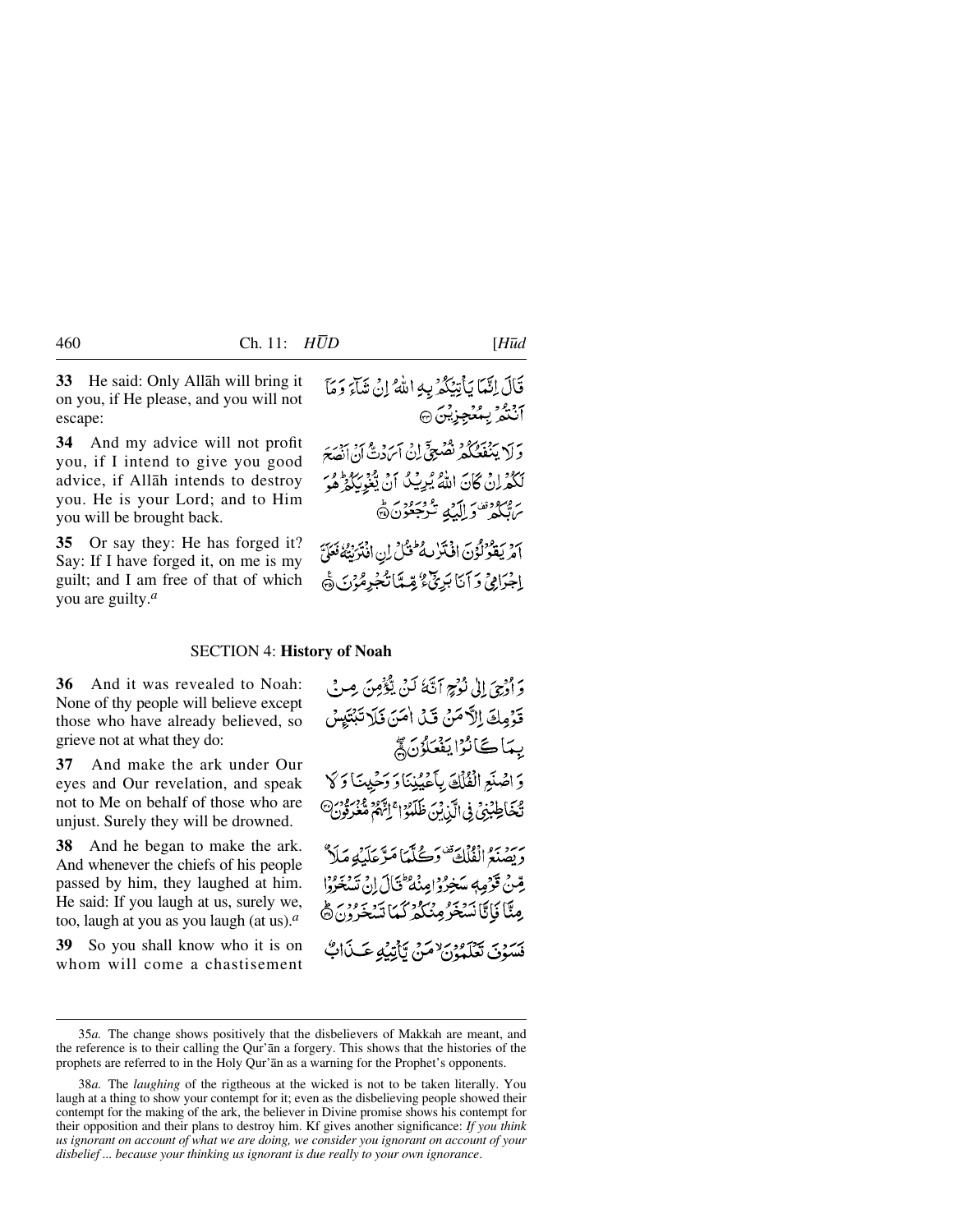which will disgrace him, and on whom a lasting chastisement will fall.

**40** At length when Our command came and water gushed forth from the valley,*<sup>a</sup>* We said: Carry in it two of all things, a pair,*<sup>b</sup>* and thine own family — except those against whom the word has already gone forth and those who believe. And there believed not with him but a few.

**41** And he said: Embark in it, in the name of Allåh be its sailing and its anchoring. Surely my Lord is Forgiving, Merciful.

**42** And it moved on with them amid waves like mountains.*<sup>a</sup>* And تَّخْزِبُهِ وَبَحِلٌّ عَلَيۡهِ عَذَابٌ مُّقِيۡكُنَّ

حَتَّى إِذَا حَكَّمَ أَمْرَهُ إِدْ وَمَايَ النَّهَ فَوْمِ لا قُلْنَا الْحَمِلُ فِيهَا مِنْ كُلِّ زَرْجَيْنِ اشْكَيْنِ وَأَهْلَكَ إِلَّا مَنْ سَبَقَ عَلَيْهِ الْقَوْلُ وَ مَنْ اٰمَينَ وَ مَآ اٰمَينَ مَعَهَّ اِلاَّ قَلِيْلُ ۞

وَقَالَ اِتْرَكَبُوْافِيْهَا بِسُعِهِ اللَّهِ مَجْرَبَهَمَا د مرسكا الَّ سَ بِيِّ لَعْفُوسُ رَّحِي يُهْرُنَّ

وَهِيَ تَجْرِيُّ بِهِمْ فِيْ مَوْجٍ ڪَالْجِبَ وَ نَادِي ذُدْعٍ ٰ ابْنَهُ وَ كَانَ فِي مَعْزِلٍ ٿَهِ

40*b.* Each of a pair is called in Arabic a *zauj*, and hence the dual form *zaujain* means only *a pair*, and accordingly by *two zaujain* are meant *one male and one female of each pair*. By *all things* are apparently meant all things needed by Noah, and not all things existing in the world, which was too extensive for Noah to travel over.

42*a.* It should be borne in mind that the Qur'ån does not give any countenance to the story that the deluge covered the whole surface of the earth. On the other hand, it repeatedly speaks of Noah as having been sent to *his people*, i.e. to a single tribe, and according to the Divine law the punishment must have overtaken his people, who not only rejected the truth, but also sought to destroy Noah and his followers. The mention of the water flowing from the valley also shows that it was only a tract of land that was deluged, and not the entire earth. The taking in of a pair of all things does not mean that Noah had travelled over the whole earth and taken a pair of every living animal wherever it could be found: in that case he would have spent perhaps a thousand years in

<sup>40</sup>*a. Får al-tann∂r* is translated by Sale as meaning *the oven poured forth water*, by Palmer *the oven boiled*, and by Rodwell *the earth's surface boiled up*, all three at the same time adding a note that the word *tann∂r* also signifies *a reservoir* (Palmer), or *a reservoir of water* (Rodwell), or *a place whence waters spring forth* or *where they are collected* (Sale). But it is, I think, more a misconception of the word *fåra* which has led to the error, than that of the word *tann∂r. Fåra* means *it (the water) boiled,* or *it (the fire) raged,* but neither of these significances is applicable here, as the *oven* could not *boil*, nor could it *rage*, because *tann∂r* does not mean *fire*. But it has also another significance. LL Says: "*Fåra*, said of water, signifies also *it welled* or *came forth from the earth* or *ground* (Mgh); it *appeared, spouting forth from the spring* or *source* (T)". Hence also *fawwårah* signifies *a spring* or *source of water*. And *tann∂r*, according to the same authority, means *the highest part of the earth* or *ground* (T); *any place from which water pours forth, a place where the water of a valley collects* (Q). Now these two significances of the two words *fåra* and *tann∂r* so suit each other, and each so suits the context, that they would appeal even to a man of ordinary intelligence. We know, from v. 43, where Noah's son is made to say: "I will betake myself for refuge to a mountain," that there must have been a valley.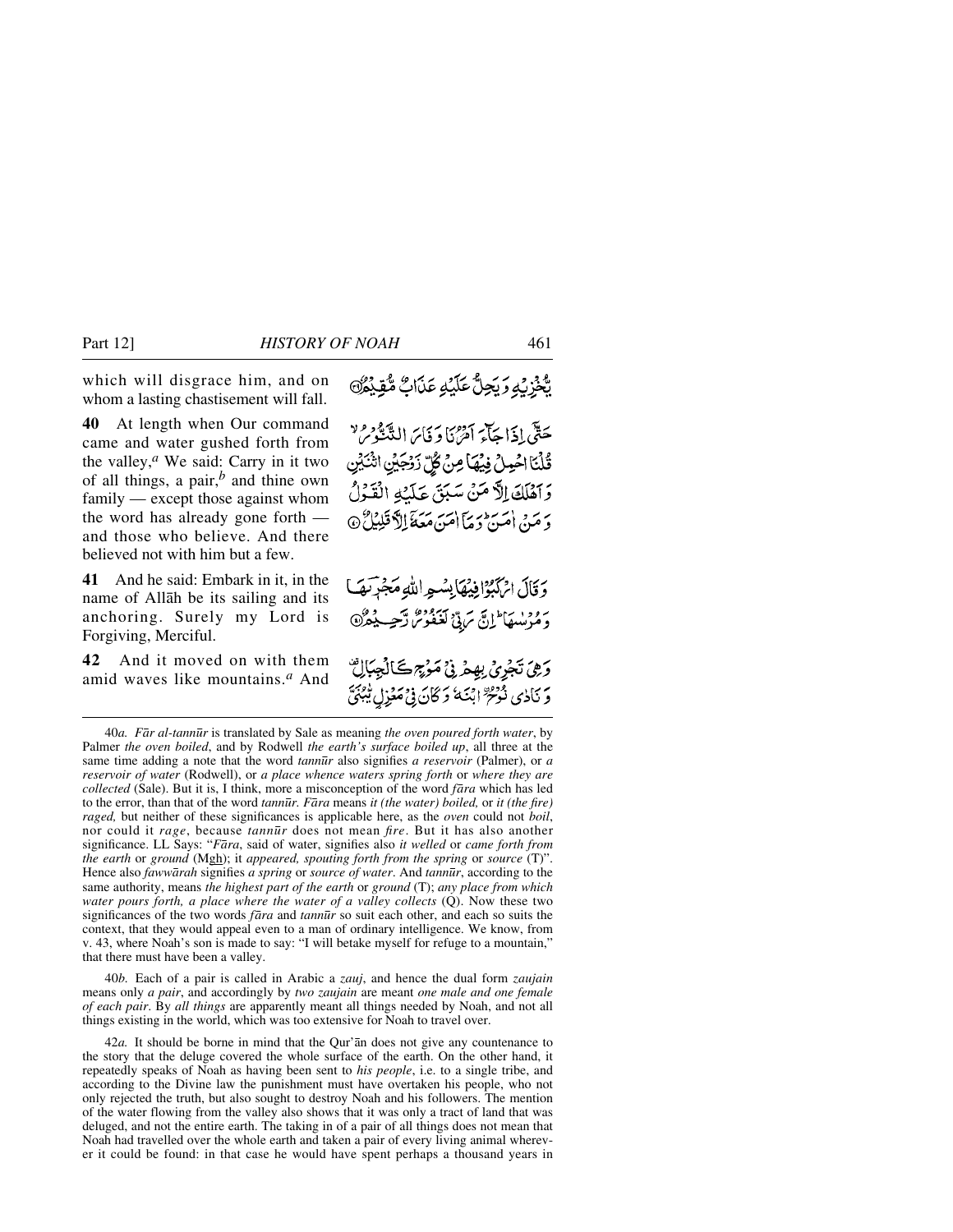Noah called out to his son, and he was aloof: O my son, embark with us and be not with the disbelievers.

**43** He said: I will betake myself for refuge to a mountain that will save me from the water. He said: There is none safe today from Allåh's command, but he on whom He has mercy.*<sup>a</sup>* And a wave intervened between them, so he was among the drowned.

**44** And it was said: O earth, swallow thy water, and O cloud, clear away. And the water was made to abate, and the affair was decided, and it rested on the Jūdi,<sup>*a*</sup> and it was said: Away with the iniquitous people!

**45** And Noah cried to his Lord and said: My Lord, surely my son is of my family, and Thy promise is true, and Thou art the Justest of the judges.

**46** He said: O Noah, he is not of thy family; he is (an embodiment of)

قَالَ سَأْدِيِّ لِلْيَ جَبَلِ يَعْصِمُنِي هِنَ الْمَآءُ قَالَ لَا عَاصِعَ الْبَوْمَرِ مِنْ أَمْرِ اللهِ الآمَنَ تَرْجِعَ وَحَالَ بَيْنَهُمَا الْبَوْجُ نَكَانَ مِنَ الْمُعْرَفِينَ @

وَقِينًا بِأَيْرَهُمُ ابْلَغَيْ مَأْءَكَ دَبِيَيْبَاْءُ آقُلِعِي وَ غِيْضَ الْمَآءُ وَقُضِيَ الْحَ َمْسُرُ وَاسْتَوَتْ عَلَى الْجُوْدِيِّ وَقِيْلَ بُعُدًا لِّلْقَرُمِ الظَّلِيِّيِّنَ@ وَ نَادُى نُوْحٌ سَّ بَنَهُ فَقَالَ رَبِّ إِنَّ ابْنِيُ

مِنْ آَهُلِيْ دَانَ دَعْبَالَهُ الْجَنَّيْ دَانْتَ آخْكَمُ الْخْكِمِيْنَ @ قَالَ يُنْزَحُ إِنَّهُ لَيْسَ مِنْ آَهْلِكَ إِنَّهُ

43*a. Man raƒima* may either mean *He Who has mercy*, referring to Allåh, the significance being that only the Merciful One can save from the punishment, or the phrase may mean *he on whom He has mercy*. The meaning in the latter case is: Nothing can protect from the chastisement sent by Allåh, but he only will be protected on whom Allåh has mercy.

44*a.* The Greek name of this mountain is said to be Gordyoei, being one of those mountains which divide Armenia on the south from Mesopotamia. Sale says: "The tradition which affirms the ark to have rested on those mountains must have been very ancient, since it is a tradition of the Chaldeans themselves". And again: "The relics of the ark were also to be seen in the time of Epiphanius, if we are to believe him (Epiph. Haeres, 18); we are also told that the Emperor Heraclius went from the town of Thamanin up to the mountain Al-Jūdī, and saw the place of the ark (Elmacin, I. i.c.l.). Formerly there also existed a famous monastery, called the monastery of the ark, on one of those mountains".

collecting pairs of all living creatures on earth, and then without success. The order is clearly to take in pairs of all those things that he considered necessary for himself and those who were with him in the ark. The Bible narrative, which makes God "bring a flood of waters upon the earth, to destroy all flesh wherein is the breath of life, from under heaven" (Gen. 6:17), and then makes Noah collect and lodge in an ark a pair of each of the thousands of animals and birds, cannot be accepted.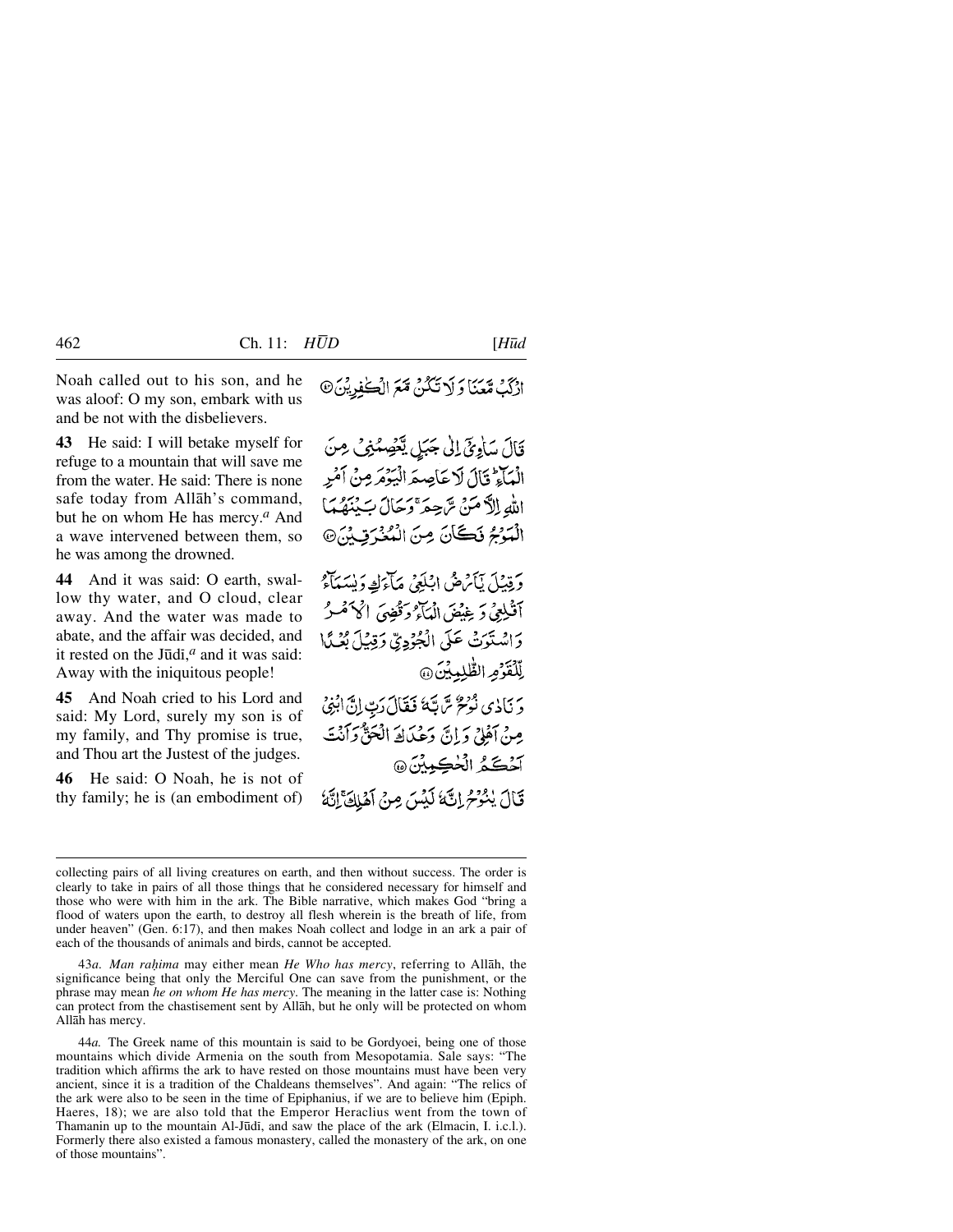unrighteous conduct.*<sup>a</sup>* So ask not of Me that of which thou hast no knowledge. I admonish thee lest thou be of the ignorant.

**47** He said: My Lord, I seek refuge in Thee from asking of Thee that of which I have no knowledge. And unless thou forgive me and have mercy on me, I shall be of the losers.

**48** It was said: O Noah, descend with peace from Us and blessing on thee and on nations (springing) from those with thee. And there are nations whom We afford provisions, then a painful punishment from Us afflicts them.

**49** These are announcements relating to the unseen which We reveal to thee; thou didst not know them — (neither) thou nor thy people before this. So be patient. Surely, the (good) end is for the dutiful.*<sup>a</sup>*

عَمَلٌ غَيْرُ صَالِحِ تَهُ فَلَا تَسْتَكَلِّنِ مَالَيْسَ لَكَ بِهِ عِلْمٌ إِنَّى آَعِظُكَ آنَ تَكْوُنَ صِنَ الْجِهِلِيْنَ، قَالَ سَتِ إِذْنَجَ آَعُوُدُ بِكَ أَنْ آَسْئَلَكَ مَا لَيْسَ بِيْ بِهِ عِنْدُهُ وَ إِلَّا تَغْفِرْ بِيْ دَ تَرْحَيْنِيَّ أَكْنُ مِّنَ الْخُسِرِيْنَ®

قِيْلَ يُنْوَحُ الْهِظْ بِسَلْمٍ قِنَّا وَ بَرَكَتٍ عَلَيْكَ دَعَلَى أُمَيِهِ قِيمَتَنْ مَّعَكَ دَامَهِ ۚ سنستغور بي سي وويتاعدن الدون

تِلْكَ مِنْ أَنْكَاءِ الْغَيْبِ نُرْحِيْهَا ۚ لِلَّذِكَ مَا كُنْتَ تَعْلَمُهَآ أَنْتَ وَلَا قَوْمُكَ مِنْ قَبْلِ هٰذَاءٌ فَأَصْبِرُ \* إِنَّ الْعَاقِبَةَ لِلْمُتَّقِينَ ﴾

### SECTION 5: **History of H∂d**

**50** And to 'Åd (We sent) their brother H∂d.*<sup>a</sup>* He said: O my people,

وَإِلَىٰ عَادِ آخَاهُمْ هُوُدًا \* قَالَ بِنُقَوْمِهِ اعْبُدُوا اللهَ مَالَكُهُ قِنْ الْهِ غَيْرُهُ ۖ

49*a.* The announcement relating to the unseen is not the history of Noah, but the fate of the opponents of the Holy Prophet, as read in that history. The words that follow — *be patient* — are a clear indication, for patient waiting was needed for the fate of the Prophet's opponents, not for anything relating to Noah's history. At the end of the last section there is also a similar reference to the opponents of the Holy Prophet; compare also the 26th chapter, in which the history of every prophet is concluded with the words: "Surely there is a sign in this, yet most of them believe not", where the fate of the opponents of the Holy Prophet is indicated as being identical with the fate of those who opposed earlier prophets.

50*a.* For 'Åd and their prophet H∂d, see 7:65*a*.

<sup>46</sup>*a.* When it is meant to speak of a person as the very embodiment of a certain quality, he is designated not as the possessor of that quality, but as that quality itself. Thus you speak of a person as being *karm*, lit. *excellence,* or *j∂d*, lit. *charity,* meaning he is the very embodiment of excellence or charity. In 2:177 it is said, literally, *righteousness is he who believes*, the meaning apparently being that such a person is the embodiment of righteousness. *Inna-hū 'amal-un ghairu șāliḥ-in* thus means that *he is an embodiment of unrighteous conduct.*